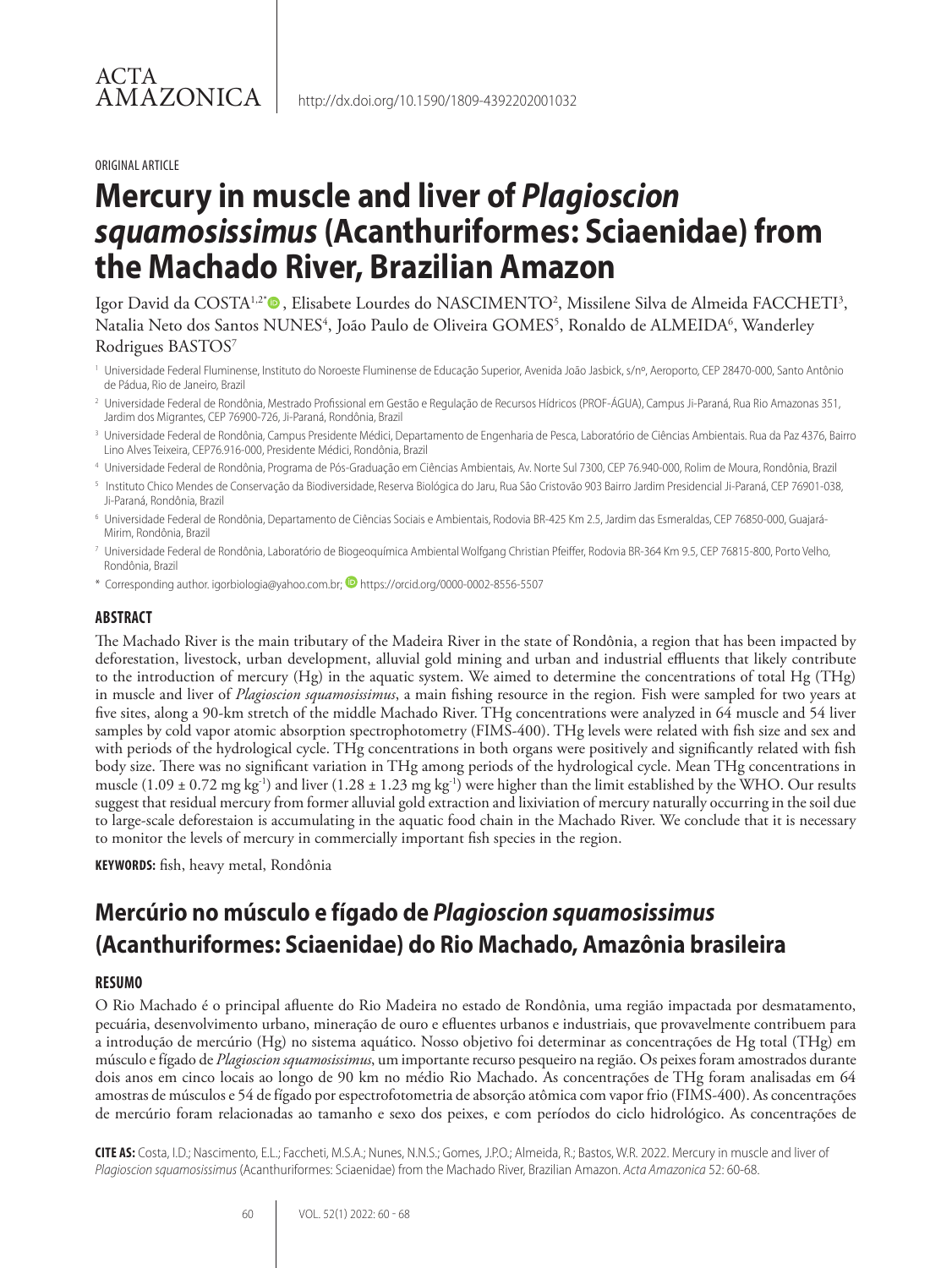

THg em ambos os órgãos foram relacionadas positiva e significativamente com o tamanho corporal dos peixes. Não houve variação significativa do THg entre os períodos do ciclo hidrológico. As concentrações médias de THg no músculo (1,09 ±  $0,72$  mg kg<sup>-1</sup>) e no fígado (1,28 ± 1,23 mg kg<sup>-1</sup>) foram superiores ao limite estabelecido pela OMS. Os resultados sugerem que o mercúrio residual da extração de ouro e lixiviação de mercúrio que ocorre naturalmente no solo desmatado está se acumulando na cadeia alimentar aquática do Rio Machado. Concluímos que é necessário monitorar os níveis de mercúrio em espécies de peixes comerciais na região.

**PALAVRAS-CHAVE:** peixe, metal pesado, Rondônia

# **INTRODUCTION**

Mercury concentrations found in different environmental matrices in the Amazon region, can be attributed to natural (Lacerda and Pfeiffer 1992) and anthropic origin, the main source being gold mining (Lacerda and Pfeiffer 1992; Bastos *et al*. 2006). During the burning of gold-mercury amalgam, Hg is volatilized and is transported via the atmosphere, contaminating rivers and soils in other regions (Lacerda and Salomons 1992; Hancon 1995). In the Machado River, a tributary of the Madeira River, which forms a major rightmargin subbasin of the Amazonas River in the southwestern Brazilian Amazon, alluvial gold extraction has also been recorded (CNEC 1985). The Madeira River is known for intensive gold extraction, maily in the 1970s and 1980s (Lacerda and Pfeiffer 1992; Bastos *et al*. 2006). The Machado River flows for 972 km from the central Brazilian Shield, through a region that has suffered high rates of slash and burn deforestation (Ferraz *et al*. 2005), along one of the main highways into the Amazon region (BR-364). Over 50% of the Machado River basin was deforested until 2019 (INPE/ Prodes 2019). Soil, unprotected as a result of desforestation, can contribute to entry of mercury into Amazonian aquatic ecosystems (Nascimento *et al*. 2020). At present, alluvial gold extraction is declining in the basin and has become rare (Rodrigues and Marta 2017). However, even where sediments contaminated with mercury have been removed to prevent methylation, the mercury used in gold amalgamation can still be found in high levels in rivers throughout the Amazon Basin (Mailman *et al*. 2006).

The middle section of the Machado River passes through areas with medium to very high alteration, mainly pasture and soybean croplands and associated urban centers and industrial plants, such as tanneries, meat packing plants and dairy plants. The main sources of water contamination are domestic sewage and industrial wastewater, irregular trash dumps, and runoff of agricultural chemicals (Vasanthi *et al*. 2019), causing pollution by toxic substances, such as oil, grease, nitrogen, phosphorus and heavy metals, as well as pathogenic bacteria (Nunes and Jesus 2019). Among the heavy metals, mercury is found in the water, air, soil, sediments, plants and animals in organic forms (methylmercury, dimethylmercury), metallic form and as ionic mercury salts (Vasile *et al*. 2019). Mercury is a highly toxic pollutant due to its ability for bioaccumulation (Ferreira *et al*. 2015), mainly in aquatic ecosystems (Vasile *et al*. 2019). The toxic status of mercury depends on the chemical form that is absorbed by the organism, the organic forms being the most toxic (Ferreira *et al*. 2015; Milhome *et al*. 2018). In general, fish have an average methylmercury percentage relative to total mercury ranging from 97.3% in carnívorous fish to 96.4% in omnívoros fish (Kehrig and Malm 1999).

Some species of carnivorous fish are bioindicators of pollution in aquatic habitats and a source of food for other animals, as well as economically important fishing resources (Tacon and Metian 2009; Silva *et al*. 2019). Thus, it is important to determine concentrations of potentially toxic elements in their tissues (Milačič *et al*. 2019). The South American silver croaker, *Plagioscion squamosissimus* (Heckel, 1840) is a sedentary fish native to the Amazon region (Santos *et al*. 2006). It is economically important in the region as a major protein source for local communities (Montes *et al*. 2011) and in recreational fishing (Barros *et al*. 2012). The species has a wide feeding spectrum (Hahn *et al*. 1999; Bennemann *et al*. 2000; Bennemann *et al*. 2006; Santos *et al*. 2016), although it is mostly piscivorous (Hahn *et al*. 1997) or a generalist carnivore (Bennemann *et al*. 2011; Rocha *et al*. 2015; Neves *et al*. 2015). Due to its wide geographical distribution in the Amazon, abundance and tolerance to environmental stress in dammed river systems, and the relevance of studyng species on the top of the aquatic food chain (Custódio *et al*. 2020), total mercury analysis of *P. squamosissimus* can help reveal important environmental features in tropical aquatic environments (Wunderlich *et al*. 2015).

The objective of this study was to analyze the total mercury concentration in *P. squamosissimus* in the Machado River, considering that, as a carnivorous species, it can accumulate high concentrations of mercury, wich can be transferred to humans through consumption. Mercury concentrations in muscle and liver were related to fish size and sex, and to periods of the hydrological cycle.

### **MATERIAL AND METHODS**

#### **Study area**

The study was carried out in the Machado River (also known as Ji-Paraná River). The Machado River Basin covers 75,400 km2 in the state of Rondônia, Brazil (Figure 1). The river is formed by the Pimenta Bueno and Comemoração rivers (Krusche *et al*. 2005) and runs through the states of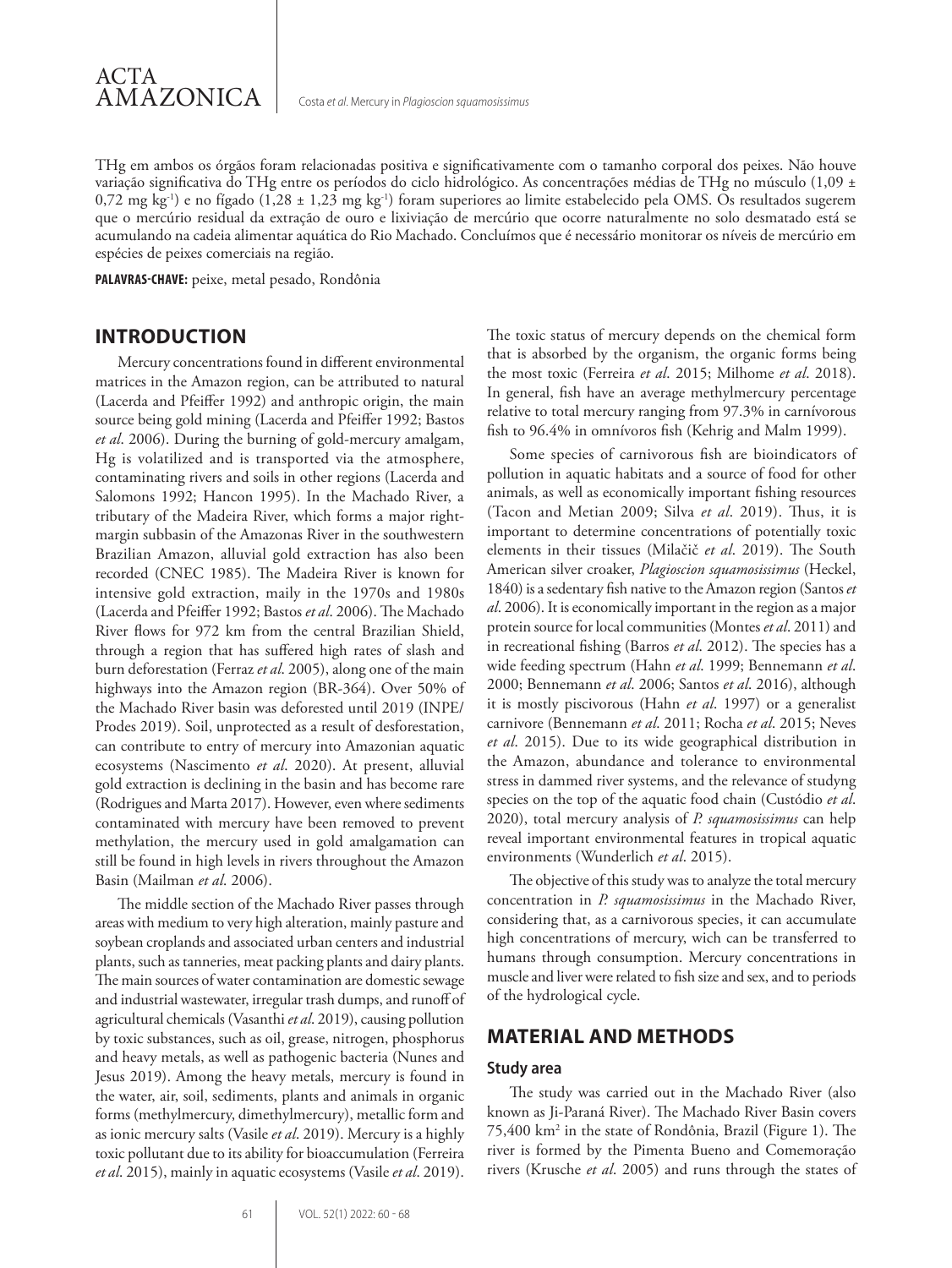# ACTA AMAZONICA



Figure 1. Location of the study area in Rondônia state, northwestern Brazil and sampled stretch of the Machado River showing the sampling sites (see details in Figure S1). This figure is in color in the electronic version.

Rondônia and Amazonas, Brazil. The hydrological regime is characterized by a flood peak in March and minimum ebb level in September (ANA 2020). It runs through the Jaru Biological Reserve (ReBio Jaru, Figure 1), which has a total area of 47,733 km2 (ICMBIO 2010), with a conserved riparian zone covered by mostly open ombrophilous forest with low floristic variation (IBGE 1992). The preserved area along ReBio Jaru has a riverine zone constituted of shrubby and woody angiosperms (Supplementary Material, Figure S1a,b) that compose the primary forest (Supplementary Material, Figure S1c), which provides reproduction and feeding ground for fish and where fishing is prohibited (ICMBIO 2010). The unpreserved area outside ReBio Jaru is composed of pasture, with a riverine zone on the right bank composed of grasses, and a narrow strip with a few woody angiosperms and stretches of bushes on the left bank (Supplementary Material, Figure S1f). In this area, there is fishing activity (artisanal and recreational and constant sand dredging (Supplementary Material, Figure S1d,e).

#### **Fish sampling and biometric data**

Samplings were carried out bimonthly from June 2013 to April 2015 simultaneously at five sites along the Machado

River. Three sites were located in ReBio Jaru (Carmita, Farofa and Suretama) and two sites (São Sebastião and Poção) outside ReBio Jaru (Figure 1). A total of 12 samples were taken (four samples in 2013, six in 2014 and two in 2015. Of these two samplings occurred during the rising water season, four during high water, two during subsiding water and four during low water. The hydrological periods were categorized based on ANA (2020). Average river depth is 11.4 m in high water season and 6.5 m in the low water season. Poção and São Sebastião are located, respectively, 50 and 5 km upstream of ReBio Jaru, while Carmita, Farofa and Suretama are at approximately 4 km from each other, making a total sampling distance of 90 km. At each site, eight sets of gillnets (2 x 20 m with mesh sizes varying from 30 to 100 mm) were used. The sampling effort was standardized, and scientific capture was carried out for 24 hours continuously at each sampling site. The living specimens found at the end of the 24-hour period were sacrificed in a solution of clove oil (Eugenol, two drops per liter; according to the American Veterinary Medical Association 2001). One specimen was fixed in 10% formalin, subsequently preserved in 70% ethanol and deposited in the ichthyology collection at Rondônia Federal University (voucher nr. UFRO-ICT 023107).

For each specimen captured, the stantard length (SL) (in cm) was measured using an ichthyometer with 0.1 cm accuracy, and total wet weight (TW) (in g) was obtained with a digital scale with 0.01 g accuracy. The sex was determined through macroscopic gonad inspection (Vazzoler 1996; Nuñez and Duponchelle 2009), only adult individuals were analyzed. Samplings was authorized by Instituto Chico Mendes de Conservação da Biodiversidade - ICMBio (SISBIO licenses nr. 47345-1 and 40663-2).

#### **Chemical extraction for mercury quantification**

All samples were transported on ice to the Environmental Biogeochemistry Laboratory at Universidade Federal de Rondônia (UNIR), where they were catalogued and stored in freezers until analysis. Total mercury was extracted according to Bastos *et al*. (1998). About 200 mg of muscle and liver tissue (ww) of each specimen were weighed separately in glass tubes and inserted into a block digester (Tecnal, TE-040/25) for 30 min at 70 °C using 1.0 mL of  $H_2O_2$  (Merck) and 4.0 mL of  $H_2SO_4$ :HN0<sub>3</sub> (1:1, Merck). Thereafter, 6.0 mL of KMnO<sub>4</sub> (5%, Merck) were added to each sample, which were than inserted into the bock digester at  $70^{\circ}$ C for a further 20 min. After cooling the samples, droplets of  $HONH_2$ .HCl (12%, Merck) were added and the final volume was completed to 15 ml with ultra-pure water in Falcon tubes, where total Hg was measured by cold vapor atomic absorption spectrophotometry (CV-AAS, PerkinElmer FIMS-400 flow injection mercury system, Germany). All measurements were performed in triplicate and analyzed in parallel with internationally certified material (DORM-2, NRC-Canada) to ensure satisfactory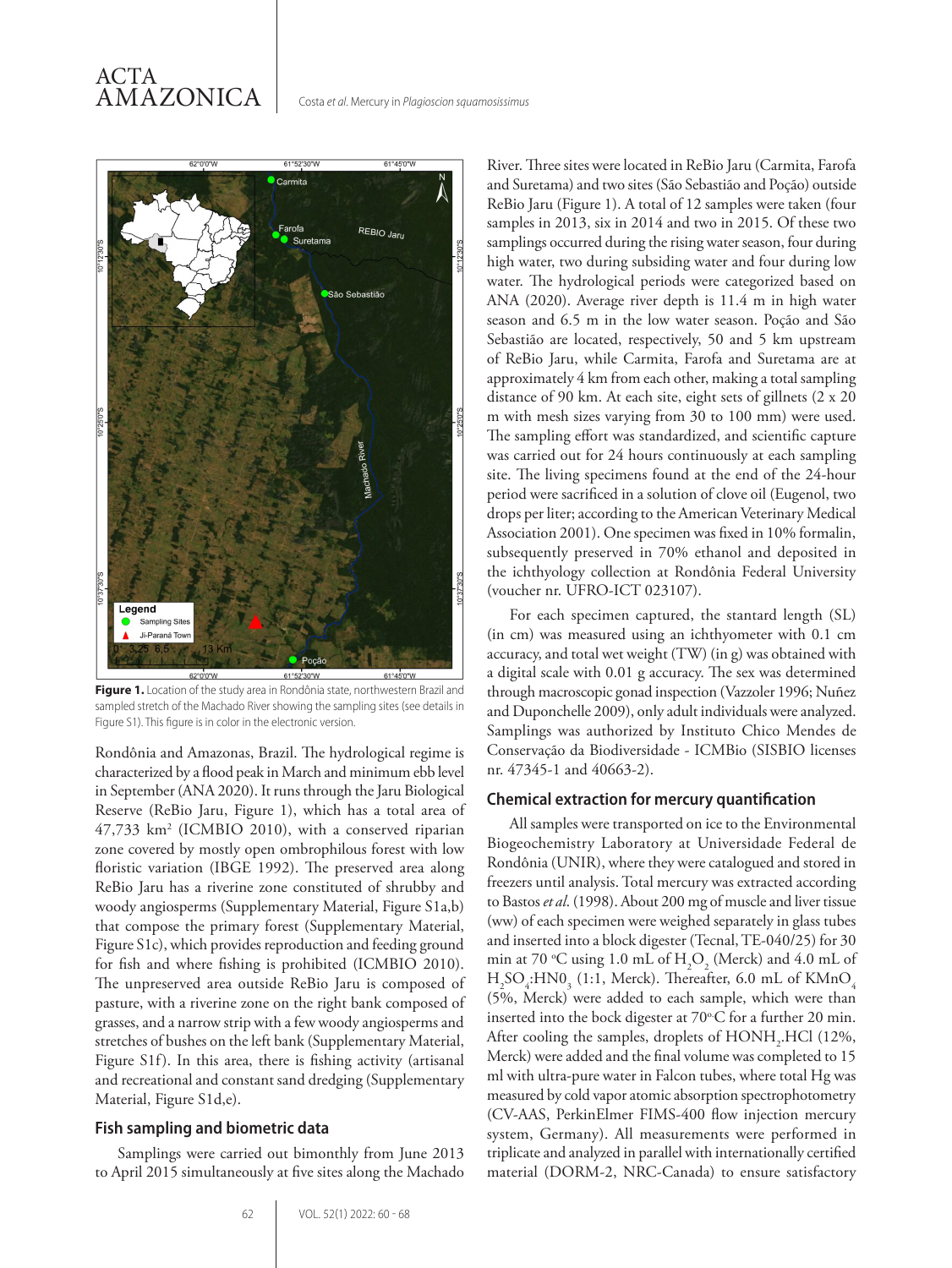quality control. The THg data were expressed relative to wet weight. Recovery rates were 102 ± 2% and detection and quantification limits were 0.018 mg kg<sup>-1</sup> and 0.054 mg kg<sup>-1</sup>, respectively.

#### **Data analysis**

The Shapiro-Wilks and the Levene test were used to analyze the normality and homoscedasticity of the data and determine the application of parametric tests (ANOVA and t-test) (Zar 1996). Length and weight were compared between males and females using t-tests. Mercury concentration in muscle and liver tissue was compared between males and females, and between hydrological periods of the Machado River using two-way ANOVA. The relation between mercury concentration in muscle and liver and the length (cm) and weight (g) of the *P. squamosissimus* individuals was evaluated with linear regression. All statistical analyses were performed in R version 3.3.3. (R Core Team 2017). In all analyses, results were considered significant at  $p \leq 0.05$ .

## **RESULTS**

A total of 65 *P. squamosissimus* individuals ( $\overline{X}_{ST}$  = 55.0  $\pm$  8.3, SL<sub>Min</sub> = 16.5 cm, SL<sub>Max</sub> = 68.5 cm;  $\overline{X}_{\text{tw}}$  = 2626  $\pm$ 879 g, TW<sub>Min</sub> = 85 g, TW<sub>Max</sub> = 4200 g) were used for THg measurement in muscle tissue and 55 for liver tissue. Some liver samples were lost due to logistical problems. The average concentration of THg was  $1.09 \pm 0.72$  mg kg<sup>-1</sup> in muscle and  $1.28 \pm 1.23$  mg kg<sup>-1</sup> in liver.

Average length and weight of the males was 47.5 ± 7.3 cm (SL<sub>Min</sub> = 16.5 cm, SL<sub>Max</sub> = 68.5 cm) and 2618 ± 893 g (TW<sub>Min</sub> = 85 g, TW<sub>Max</sub> = 4200 g), respectively. For females, average length was  $49.0 \pm 5.0$  cm (SL<sub>Min</sub> = 38.0 cm, SL<sub>Max</sub> = 55.0 cm), and weight was 2658 ± 856 g (TW<sub>Min</sub> = 1200 g, TW<sub>Max</sub> = 4135 g). No significant differences occurred in length (t = 1.77; df = 1; p = 0.10), and weight (t = 1.27; df  $= 1$ ;  $p = 0.22$ ) between males and females, as well as in THg concentration in muscle and liver (ANOVA, F = 0.48; df = 3; p = 0.48) (Figure 2).

Ther was a positive and significant regression of THg in muscle (*r*<sup>2</sup> = 0.37; p = 0.008; n = 64) (Figure 3a) and liver (*r*<sup>2</sup>  $= 0.18$ ; p = 0.04; n = 55) (Figure 3c) on total length, and also of THg in muscle ( $r^2$  = 0.29; p = 0.04; n = 64) (Figure 3b) and liver (*r*<sup>2</sup> = 0.33; p = 0.04; n = 54) (Figure 3d) on total weight.

The regression THg concentration in muscle and liver was positive and significant  $(r = 0.83; p < 0.0001; n = 52)$  (Figure 4). The THg concentration in muscle and liver did not vary significantly between the periods of the hydrological cycle  $(ANOVA, F = 1.43; df = 3; p = 0.23)$  (Table 1).



**Figure 2.** THg concentration in muscle (Mu) and liver (Li) of *Plagioscion squamosissimus* males (M) and females (F) sampled in the Machado River (Brazilian Amazon). The square indicates the median, the box the 25 and 75 percentiles, the bars the range, and the circles represent data points considered to be outliers.



**Figure 3.** Linear regression of total Hg concentration in muscle (A, B) and liver (C, D) on standard length (A, C) and weight (B, D) of *Plagioscion squamosissimus*  sampled in the Machado River (Brazilian Amazon).



Figure 4. Regression analysis of total Hg concentration in muscle on total Hg concentration in liver in 52 individuals of *Plagioscion squamosissimus* sampled in the Machado River (Brazilian Amazon).

## **DISCUSSION**

Average THg concentration in muscle and liver of *P.*  squamosissimus was above the limit of 0.50 mg.kg<sup>-1</sup> established for human consumption (WHO 2019) for both sexes and throughout the hydrological cycle. Similar results were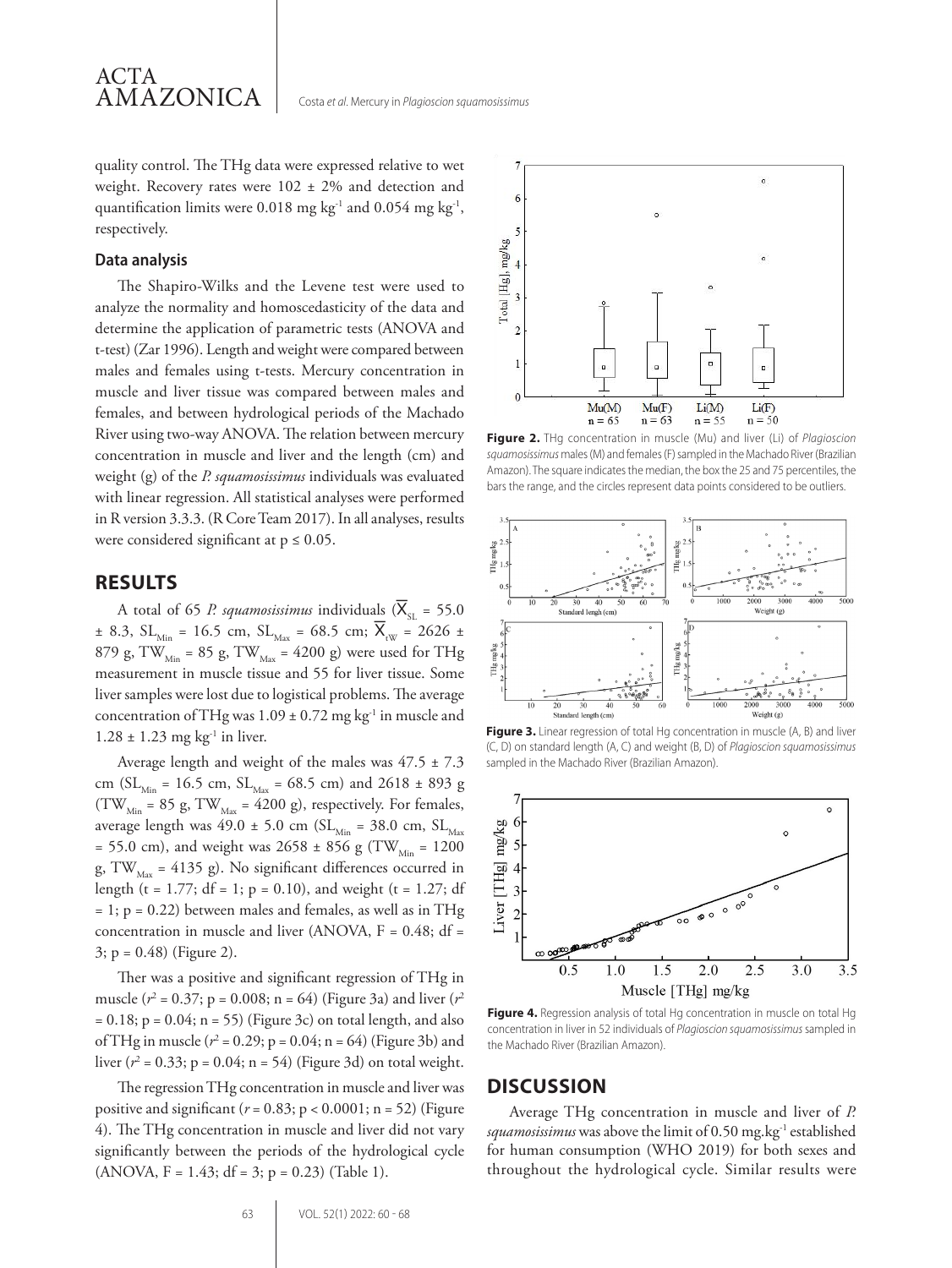

obtained in other studies in the Amazon region (e.g*.* Bastos *et al*. 2008; Sampaio da Silva *et al*. 2013; Azevedo-Silva 2016), yet our sample size  $(n = 65)$  was more representative than the average sample size in the mentioned studies (30.4 ± 29.8). The mercury concentrations found in our study were higher than in other studies carried out in the Amazon basin (Table 2).

As in the studies of Bastos *et al*. (2015, 2016) and Pecoraro *et al*. (2019), there were no significant differences in the THg concentration of males and females in our study. THg accumulation in fish depends on the trophic level of the focal species (Romanuk *et al*. 2011). The trophic level of *P. squamosissimus* is between 3.4 and 3.6 (Costa and Angelini 2020). There are indications of the existence of only smallscale artisanal mining of gold and cassiterite outside the Jaru Biological Reserve (J.P.O. Gomes, JBR management, pers.

comm.). Thus, it is likely that the Hg found in the fish is mainly of natural origin, i.e., from the Hg naturally present in Amazonian soils (Bastos *et al*. 2007; Rua-Ibarz *et al*. 2019), which reaches the rivers through leaching from the soil in deforested areas.

The measurement of THg concentration in body tissues provides important information for biological monitoring programs, but the analyses are expensive and laborious. Muscle is usually the target tissue to detect accumulation of methylmercury (MeHg) and the reservoir of highly toxic mercury species, but is not a good tissue to measure deposition of inorganic Hg (iHg) (Régine *et al*. 2006). Muscle tissue has a slower response to changes in Hg concentrations in the environment since it reflects the accumulation of Hg during a long exposure period, making it less sensitive to short-term changes of environmental Hg levels (Xu *et al*. 2015). In

**Table 1.** Biometrical data and total mercury (THg) concentration in muscle and liver of *Plagioscion squamosissimus* in different periods of the hydrological cycle in the Machado River, Rondônia state, Brazil. Values are the mean ± standard deviation followed by the range (in parentheses).

| Hydrological<br>period | Ν   | <b>Standard length</b><br>(cm) | <b>Total weight</b><br>(kg)   | Ν  | THg muscle<br>$(mq kq^{-1})$  |                 | <b>THg liver</b><br>$(mq kq^{-1})$ |
|------------------------|-----|--------------------------------|-------------------------------|----|-------------------------------|-----------------|------------------------------------|
| Rising water           | 34  | $49.3 \pm 0.9$ (48.7 - 50.0)   | $2.41 \pm 0.12$ (2.27 - 2.50) | 19 | $1.32 \pm 0.72$ (0.09 - 2.73) | 15              | $1.78 \pm 1.55$ (0.07 - 5.48)      |
| High water             | 27  | $45.7 \pm 5.4$ (36.0 - 55.5)   | $2.06 \pm 0.79$ (0.95 - 0.41) | 17 | $0.67 \pm 0.40$ (0.20 - 1.20) | 10              | $2.03 \pm 2.25 (0.44 - 6.52)$      |
| Subsiding water        | 19  | $46.1 \pm 8.9$ (15.2 - 54.0)   | $2.57 \pm 0.89$ (0.08 - 4.20) | 9  | $0.69 \pm 0.31$ (0.35 - 1.13) | 10 <sup>2</sup> | $0.41 \pm 0.12$ (0.27 - 0.60)      |
| Low water              | 40  | $50.1 \pm 3.9$ (41.1 - 55.5)   | $2.90 \pm 0.64$ (1.80 - 4.00) | 20 | $0.87 \pm 0.52$ (0.17 - 1.92) | 20              | $1.17 \pm 0.69$ (0.30 - 2.45)      |
| Overall                | 120 | $52.1 \pm 8.4 (15.2 - 55.5)$   | $2.66 \pm 0.87$ (0.08 - 4.20) | 65 | $1.09 \pm 0.71 (0.09 - 2.73)$ | 55              | $1.27 \pm 1.24 (0.07 - 6.52)$      |

**Table 2.** Data on mercury concentration in muscle (relative to wet weight) of *Plagioscion squamosissimus* sampled in several rivers of the Amazon basin over 14 years. N = sample size (values in parentheses indicate number of males/females, if available). Length (standard length) and weight values are the median (minimum - maximum). Hydrological period: R = rising water; H = high water; S = subsiding water; L = low water. Biometrical and mercury values are the mean followed by the range in parentheses, when available.  $ND = not$  determined.

| River                 | N(M/F)         | Length (cm)         | Weight (kg)         | Hydrological period | THg (mg $kg^{-1}$ ) | Reference                      |
|-----------------------|----------------|---------------------|---------------------|---------------------|---------------------|--------------------------------|
| Machado               | 65(51/14)      | $57.0(16.5 - 68.5)$ | $2.62(0.08 - 4.20)$ | R, H, S, L          | $1.09(0.09 - 3.30)$ | this study                     |
| Madeira               | $\overline{2}$ | <b>ND</b>           | <b>ND</b>           | R, H, S, L          | $0.62(0.15 - 1.10)$ | Oliveira et al. (2010)         |
| Madeira               | 5              | $29.6(27.0 - 33.0)$ | <b>ND</b>           | <b>ND</b>           | $0.41$ (ND)         | Azevedo-Silva (2016)           |
| Madeira               | 72             | 180.0 (ND)          | <b>ND</b>           | R, H, S, L          | $0.24(0.01 - 1.32)$ | Bastos et al. (2015)           |
| Madeira               | <b>ND</b>      | <b>ND</b>           | <b>ND</b>           | <b>ND</b>           | >0.50               | Bastos et al. (2006)           |
| Madeira               | 81 (39/42)     | <b>ND</b>           | <b>ND</b>           | R, H, S, L          | < 0.50              | Bastos et al. (2016)           |
| Madeira and Jamari    | 41             | <b>ND</b>           | <b>ND</b>           | R, H, S, L          | $0.44(0.00 - 1.10)$ | Bastos et al. (2008)           |
| Madeira and Roosevelt | 2              | 48.5 (ND)           | 2.32 (ND)           | <b>ND</b>           | < 0.50              | Anjos et al. (2016)            |
| Manacapuru Lake       | 12             | <b>ND</b>           | <b>ND</b>           | R, H, S, L          | $0.54(0.17 - 0.97)$ | Beltran-Pedreros et al. (2011) |
| Tapajós               | 50             | <b>ND</b>           | <b>ND</b>           | R, S                | $0.59$ (ND)         | Sampaio da Silva et al. (2009) |
| Purus                 | 3              | <b>ND</b>           | <b>ND</b>           | L                   | $0.61(0.31 - 0.86)$ | Castro et al. (2016)           |
| Madeira               | 41             | <b>ND</b>           | <b>ND</b>           | S                   | $0.33$ (ND)         | Sousa et al. (2015)            |
| Tapajós               | 69             | $(12.1 - 40.0)$     | <b>ND</b>           | R, L                | $0.57(0.13 - 2.94)$ | Da Silva et al. (2013)         |
| Cassiporé             | 14             | 40.0 (ND)           | $0.84$ (ND)         | H, L                | $0.50$ (ND)         | Lima et al. (2015)             |
| Beni                  | $\overline{4}$ | <b>ND</b>           | <b>ND</b>           | <b>ND</b>           | $0.66$ (ND)         | Rivera et al. (2016)           |
| Amazon Region         | <b>ND</b>      | <b>ND</b>           | <b>ND</b>           | <b>ND</b>           | 1.10 (ND)           | Bittarello et al. (2019)       |
| Amazon and Tapajós    | <b>ND</b>      | <b>ND</b>           | <b>ND</b>           | <b>ND</b>           | $1.81$ (ND)         | Bourdineaud et al. (2015)      |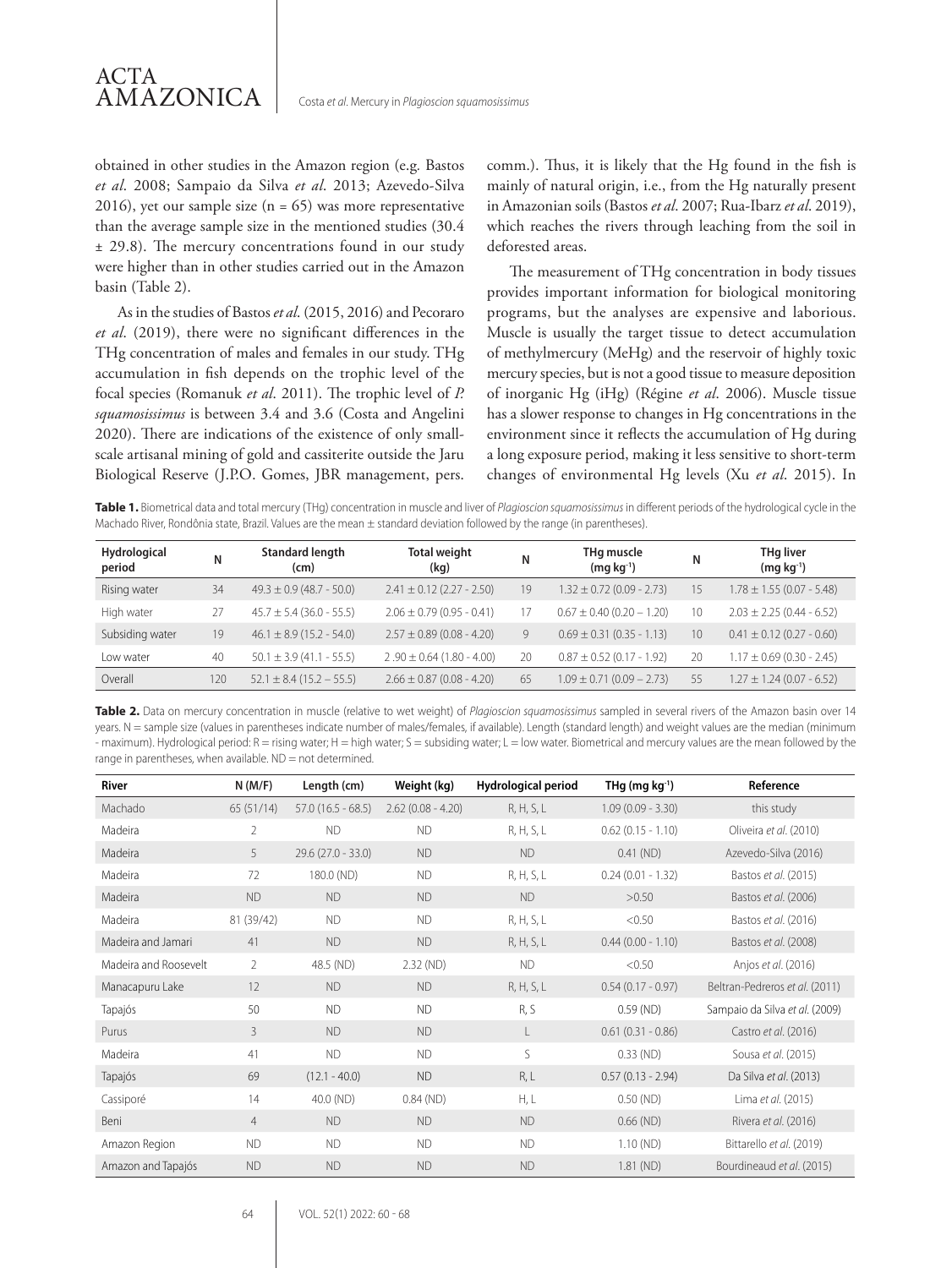contrast, liver tissue is highly responsive to exposure to iHg and is the best target tissue for detection of short-term changes in contamination, because the liver is able to accumulate higher Hg concentrations than other tissues (Rua-Ibarz *et al*. 2019). The liver has an important function in the process of detoxification and metabolism of Hg, and is one of the main organs responsible for demethylation of MeHg and subsequent redistribution of the two main forms of Hg (Rua-Ibarz *et al*. 2019). Hence, the iHg in the liver can originate from direct capture by the organism and/or demethylation of MeHg (Rua-Ibarz *et al*. 2019). Changes in Hg exposure are generally reflected in the concentration in liver tissue before other organs and tissues, such as muscle (Xu *et al*. 2015).

The Hg concentration in our study showed no seasonal variation. The hydrological cycle and levels of anthropic activity in the basin can affect the transport and availability of Hg in aquatic environments (Squadrone *et al*. 2013). The increased rainfall during the rising water and high water periods can be an additional factor for the increase of Hg in the region, since this trace element can be released into the atmosphere and fall back to earth in rainwater, reaching various areas of the basin (Veiga and Hinton 2002). Rain can therefore contribute to the remobilization of Hg in the substrate of aquatic habitats (Moreno-Brush *et al.* 2016), increasing its availability in the environment.

The hydrological cycle of the rivers also influences the dynamics of gold mining in the Amazon basin, because the gold is alluvial. Low water level makes gold mining more difficult, so miners tend to interrupt their activity in the low water season, thus reducing the discharge of Hg and exposure to fish (Soares *et al*. 2018). No significant differences in the concentration of Hg in carnivorous fish species (*Serrasalmus* spp, *Hoplias malabaricus* (Bloch 1794) and *Cichla* spp) were found between the low water and high water seasons in the Negro River (Dorea *et al*. 2006), nor in carnivorous/ piscivorous species (*Serrasalmus* spp, *Pinirampus pirinampu* (Spix & Agassiz, 1829) and *Cichla* spp) in the Madeira River (Bastos *et al*. 2007). In places that have high Hg levels in the soil and high potential for methylation and deterioration of biomass, as found in the Amazon region, the interactions between species occur in all periods of the hydrological cycle, but do not alter the general state of bioaccumulation of Hg by fish (Bastos *et al*. 2007).

The complex trophic interactions (trophic plasticity, feeding selectivity, amplitude and overlap of food niches) among species, as well as their variability in Hg bioaccumulation patterns in high and low water periods (Bastos *et al*. 2007), can explain the absence of significant differences in THg concentrations between the periods of the hydrological cycle in our study. In the rising water and high water seasons, when average THg concentrations were also above the recommended limit (WHO 2019), spawning activity occurs in *P. squamosissimus*. The exposure of fish to Hg can compromise the reproduction, growth and immunity (Graves *et al*. 2017). Embryos and fingerlings exposed to Hg can develop abnormalities, changes in behavior and delayed development, reducing the chances of survival (Weis 2009).

The THg concentrations in most of the *P. squamosissimus* specimens were above the level allowed for the consumption of meat from predatory fish by humans by Brazilian legislation (1.0 mg kg-1) (Brasil 1998) and above the limit established for fish consumption by the WHO (0.50 mg kg-1) (WHO 2019). Mercury intoxication can cause various disturbances in humans, especially in vulnerable groups such as babies, children and pregnant women (Fuentes-Gandara *et al*. 2018). Mercury can affect humans at different biological levels, causing considerable damage to the central nervous system and kidneys (Beckers and Rinklebe 2017). *Plagioscion squamosissimus* is widely consumed by the urban and rural population of the central region of Rondônia state, with relevant economic importance in regional trade. Therefore, it is necessary to monitor the Hg levels in this fish species on a regular basis*.*

# **CONCLUSIONS**

The average mercury concentrations in the muscle and liver tissues of *Plagioscion squamosissimus* sampled in the Machado River were above the limits established by the WHO for human consumption. Since muscle tissue is the main part consumed, the results of this study are of great interest for analysis of regional food safety, mainly with regard to the different chemical species of Hg. However, we emphasize that no significant differences were found in the concentration of mercury between muscle and liver, between sexes and among the annual hydrological periods. We highlight that elemental analyses are necessary, involving species and isotopes of Hg (1) in different fish species in the watershed, (2) in the same species in different places, (3) at different trophic levels, and particularly (4) in different tissues of the same species, to configure a robust approach to understand this important threat to the enviornment and human health.

# **ACKNOWLEDGMENTS**

We are grateful to the staff members of the Instituto Chico Mendes de Conservação da Biodiversidade (ICMBIO) for their logistic and financial assistance during the fieldwork.

# **REFERENCES**

- ANA. 2013. Agência Nacional de Águas. HidroWeb -Sistema de informações hidrológicas, (http://hidroweb.ana.gov.br/). Accessed on 15 Oct 2020.
- Anjos, M.R.D.; Machado, N.G.; Silva, M.E.P.D.; Bastos, W.R.; Miranda, M.R.; Carvalho, D.P.D.; Fulan, J.Â. 2016. Bioaccumulation of methylmercury in fish tissue from the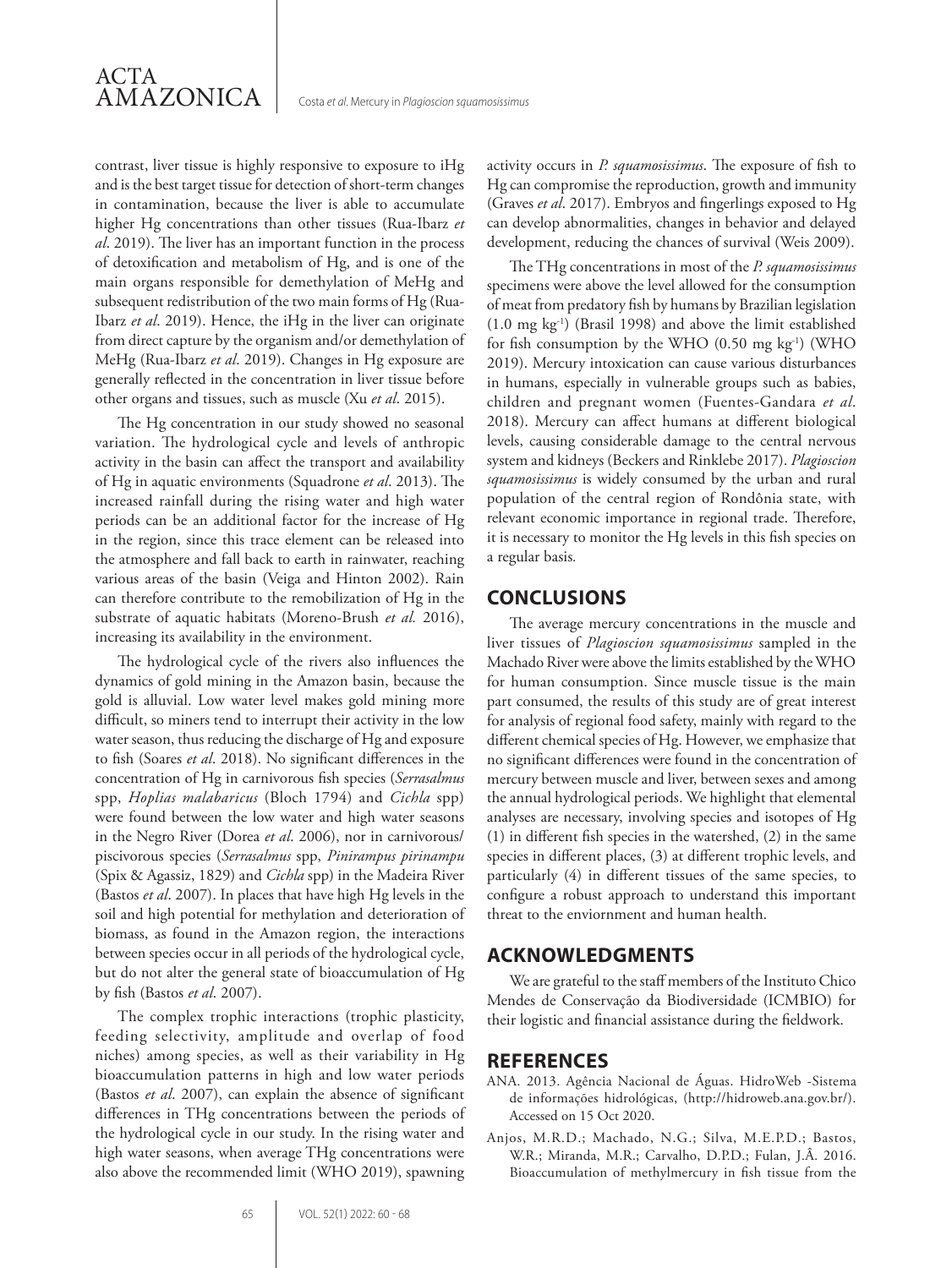Roosevelt River, Southwestern Amazon basin. *Revista Ambiente & Água*, 11: 508-518.

ACTA

AMAZONICA

- Azevedo-Silva, C.E.; Almeida, R.; Carvalho, D.P.; Ometto, J.P.; de Camargo, P.B.; Dorneles, P.R.; Torres, J.P. 2016. Mercury biomagnification and the trophic structure of the ichthyofauna from a remote lake in the Brazilian Amazon. *Environmental Research*, 151: 286-296.
- Barros, L.C.; Santos, U.; Zanuncio, J.C.; Dergam, J.A. 2012. *Plagioscion squamosissimus* (Sciaenidae) and *Parachromis managuensis* (Cichlidae): A threat to native fishes of the Doce River in Minas Gerais, Brazil. *Plos ONE,* 7: e39138.
- Bastos, W.R.; de Almeida, R.; Dórea, J.G.; Barbosa, A.C. 2007. Annual flooding and fish-mercury bioaccumulation in the environmentally impacted Rio Madeira (Amazon). *Ecotoxicology*, 16: 341-346.
- Bastos, W.R.; Dórea, J.G.; Bernardi, J.V.E.; Lauthartte, L.C.; Mussy, M.H.; Lacerda, L.D.; Malm, O. 2015. Mercury in fish of the Madeira river (temporal and spatial assessment), Brazilian Amazon. *Environmental Research*, 140: 191–197.
- Bastos, W.R.; Dórea, J.G.; Bernardi, J.V.E.; Manzatto, A.G.; Mussy, M.H.; Lauthartte, L.C.; Malm, O. 2016. Sex-related mercury bioaccumulation in fish from the Madeira River, Amazon. *Environmental Research*, 144: 73–80.
- Bastos, W.R.; Gomes, J.P.O.; Oliveira, R.C.; Almeida, R.; Nascimento, E.L.; Bernardi, J.V.E.; Pfeiffer, W.C. 2006. Mercury in the environment and riverside population in the Madeira River Basin, Amazon, Brazil. *Science of the Total Environment*, 368: 344-351.
- Bastos, W.R.; Malm, O.; Pfeiffer, W.C.; Cleary, D. 1998. Establishment and analytical quality control of laboratories for Hg determination in biological and geological samples in the Amazon, Brazil. *Ciência e Cultura*, 50: 255–260.
- Bastos, W.R.; Rebelo, M.D.F.; Fonseca, M.D.F.; Almeida, R.D.; Malm, O. 2008. Um estudo descritivo do mercúrio em peixes da bacia do Rio Madeira, Amazônia, Brasil. *Acta Amazonica*, 38: 431-438.
- Beckers, F.; Rinklebe, J. 2017. Cycling of mercury in the environment: Sources, fate, and human health implications: A review. *Critical Reviews in Environmental Science and Technology*, 47: 693–794.
- Bennemann, S.T.; Capra, L.G.; Galves, W.; Shibatta, O.A. 2006. Dinâmica trófica de *Plagioscion squamosissimus* (Perciformes, Sciaenidae) em trechos de influência da represa Capivara (rios Paranapanema e Tibagi). *Iheringia Serie Zoológica*, 96: 115–119.
- Bennemann, S.T.; Galves, W.; Capra, L.G. 2011. Recursos alimentares utilizados pelos peixes e estrutura trófica de quatro trechos no reservatório Capivara (Rio Paranapanema). *Biota Neotropica*, 11: 1–7. http://www.biotaneotropica.org.br/v11n1/ pt/abstract?article+bn01411012011
- Bennemann, S.T.; Shibatta, O.A.; Garavello, J.C. 2000. *Peixes do rio Tibagi: Uma Abordagem Ecológica*. 1st ed. Eduel, Londrina, 122p.
- Beltran-Pedreros, S.; Zuanon, J.; Leite, R.G.; Peleja, J.R.P.; Mendonça, A.B.; Forsberg, B.R. 2011. Mercury bioaccumulation in fish of commercial importance from different trophic categories in an Amazon floodplain lake. *Neotropical Ichthyology*, 9: 901-908.
- Bittarello, A.C.; Vieira, J.C.S.; Braga, C.P.; de Paula Araújo, W.L.; da Cunha Bataglioli, I.; da Silva, J.M.; de Magalhães Padilha,

P. 2019. Characterization of molecular biomarkers of mercury exposure to muscle tissue of *Plagioscion squamosissimus* and *Colossoma macropomum* from the Amazon region. *Food Chemistry*, 276: 247-254.

- Bourdineaud, J.P.; Durrieu, G.; Sarrazin, S.L.F.; da Silva, W.C.R.; Mourão, R.H.V.; de Oliveira, R.B. 2015. Mercurial exposure of residents of Santarém and Oriximiná cities (Pará, Brazil) through fish consumption. *Environmental Science and Pollution Research*, 22: 12150-12161.
- Brasil. 1998. Ministério da Saúde, Agência Nacional de Vigilância Sanitária. Portaria nº 685 de 27 de agosto de 1998 (define níveis máximos de contaminantes químicos em alimentos). (https:// www.gov.br/agricultura/pt-br/assuntos/inspecao/produtosvegetal/legislacao-1/biblioteca-de-normas-vinhos-e-bebidas/ portaria-no-685-de-27-de-agosto-de-1998.pdf). Accessed on 10 Feb 2022.
- Castro, N.S.S.D.; Braga, C.M.; Trindade, P.A.D.A.; Giarrizzo, T.; Lima, M.D.O. 2016. Mercury in fish and sediment of Purus River, Acre State, Amazon. *Cadernos Saúde Coletiva*, 24: 294-300.
- CNEC. 1985. Inventário Hidrelétrico da Bacia do Rio Ji-Paraná; Estudos Ambientais da Bacia e Análise dos Impactos Ambientais no Trecho 2, Relatório Final Anexo IV. Unpublished technical environmental impact report. Consórcio Nacional de Engenheiros Consultores S.A. (CNEC), São Paulo, 35 maps.
- Costa, I.D.; Angelini, R. 2020. Gut content analysis confirms the feeding plasticity of a generalist fish species in a tropical river. *Acta Limnologica Brasiliensia*, 32: *e*21.
- Custódio, F.B.; Andrade, A. M.G.F.; Guidi, L.R.; Leal, C.A.G., Gloria, M.B.A. 2020. Total mercury in comercial fishes and estimation of Brazilian dietary exposure to methylmercury. *Journal of Trace Elements in Medicine and Biology*, 66: 126641.
- Da Silva, D.S.; Lucotte, M.; Paquet, S.; Brux, G.; Lemire, M. 2013. Inverse mercury and selenium concentration patterns between herbivorous and piscivorous fish in the Tapajos River, Brazilian Amazon. *Ecotoxicology and Environmental Safety*, 97: 17-25.
- Dorea, J.G.; Barbosa, A.C.; Silva, G.S. 2006. Fish mercury bioaccumulation as a function of feeding behavior and hydrological cycles of the Rio Negro, Amazon. *Comparative Biochemistry and Physiology Part C: Toxicology & Pharmacology*, 142: 275-283.
- Ferraz, S.F.D.; Vettorazzi, C.A.; Theobald, D.M.; Ballester, M.A.R. 2005. Landscape dynamics of Amazonian deforestation between 1984 and 2002 in central Rondonia, Brazil: assessment and future scenarios. *Forest and Ecology Management*, 204: 67–83.
- Ferreira, S.L.; Lemos, V.A.; Silva, L.O.; Queiroz, A.F.; Souza, A.S.; Silva, E.G.; das Virgens, C.F. 2015. Analytical strategies of sample preparation for the determination of mercury in food matrices — a review. *Microchemical Journal*, 121: 227–236.
- Fuentes-Gandara, F.; Pinedo-Hernández, J.; Marrugo-Negrete, J.; Díez, S. 2018. Human health impacts of exposure to metals through extreme consumption of fish from the Colombian Caribbean Sea. *Environmental Geochemistry Health*, 40: 229–242.
- Graves, S.D.; Kidd, K.A.; Houlahan, J.E.; Munkittrick, K.R. 2017. General and histological indicators of health in wild fishes from a biological mercury hotspot in northeastern North America. *Environmental Toxicology and Chemistry*, 36: 976-987.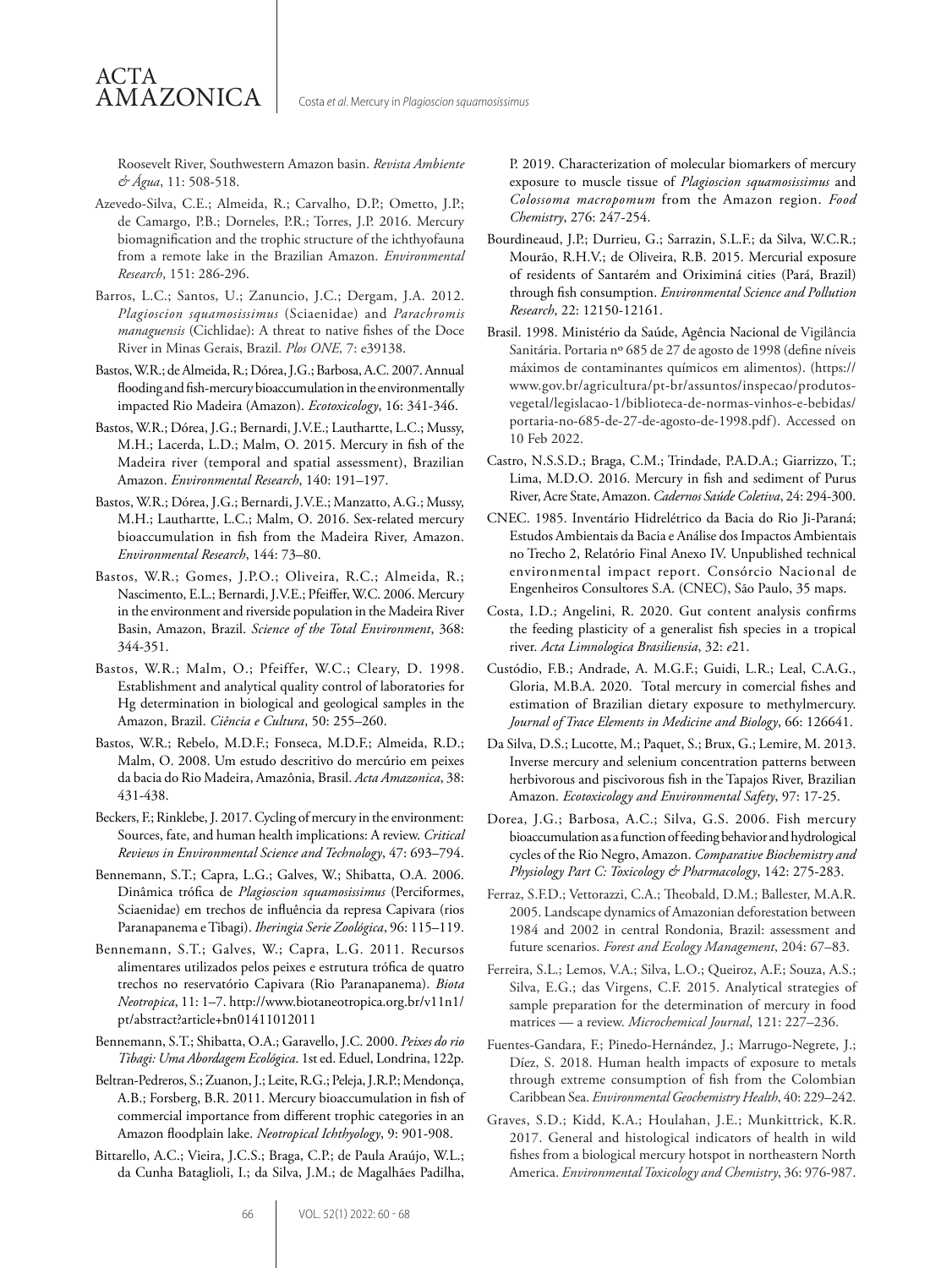# ACTA AMAZONICA

- Hahn, N.S., Adrian, I.F.; Fugi, R.; Almeida, V.L.L. 1997. Ecologia trófica. In: Vazzoler, A.E.A.M.; Agostinho, A.A.; Hahn, N.S. (Ed.). *A Planície de Inundação do Alto Rio Paraná: Aspectos Físicos, Biológicos e Socioeconômicos*. *v.1*. EDUEM, Maringá, p.209–228.
- Hahn, N.S.; Loureiro, V.E.; Delariva, R.L. 1999. Atividade alimentar de curvina *Plagioscion squamosissimus* (Heckel, 1840) (Perciformes, Sciaenidae) no rio Paraná. *Acta Scientiarum. Biological Sciences*, 21: 309–314.
- Hancon, S.; Artaxo, P.; Gerab, F.; Yamasoe, M.A.; Campos, R.C.; Conti, L.F.; De Lacerda, L.D. 1995. Atmospheric mercury and trace elements in the region of Alta Floresta in the Amazon Basin. *Water, Air and Soil Pollution*, 80: 273-283.
- IBGE. 1992. *Manual Técnico da Vegetação Brasileira.*1st ed. IBGE, Rio de Janeiro, 49p.
- ICMBIO. 2010. Instituto Chico Mendes de Conservação da Biodiversidade. Plano de manejo da Reserva Biológica do Jaru, 128p. (https://www.icmbio.gov.br/portal/images/stories/imgsunidades-coservacao/Resumo%20Executivo%20-%20RB%20 do%20Jaru.pdf). Accessed on 19 Sep 2020.
- INPE/PRODES. 2019. Instituto Nacional de Pesquisas Espaciais. Projeto PRODES. Monitoramento da floresta Amaznica brasileira por satélite. (http://www.obt.inpe.br/prodes). Acessed on 01 Nov 2019.
- Kehrig, H.D.A.; Malm, O. 1999. Methylmercury in fish as a tool for understanding the Amazon mercury contamination. *Applied Organometallic Chemistry*, 13: 689–696.
- Krusche, A.V.; Ballester, M.V.R.; Victoria, R.L.; Bernardes, M.C.; Leite, N.K.; Hanada, L.; Gomes, B.M. 2005. Efeitos das mudanças do uso da terra na biogeoquímica dos corpos d'água da bacia do rio Ji-Paraná, Rondônia. *Acta Amazonica*, 35: 197–205.
- Lacerda, L.D., Pfeiffer, W.C.P. 1992. Mercury form gold mining in the Amazon environment – an overview. *Química Nova*, 15: 155-160.
- Lacerda, L.D.; Salomons, W. 1992. *Mercúrio na Amazônia: Uma Bomba Relógio Química?* Série Tecnologia Ambiental. 1st ed. CETEM/CNPq, Rio de Janeiro, 78p.
- Lima, D.P.D.; Santos, C.; Silva, R.D.S.; Yoshioka, E.T.O.; Bezerra, R.M. 2015. Heavy metal contamination in fish and water from Cassiporé River basin, State of Amapá, Brazil. *Acta Amazonica*, 45: 405-414.
- Mailman, M.; Stepnuk, L.; Cicek, N.; Bodaly, R.D. 2006. Strategies to lower methyl mercury concentrations in hydroelectric reservoirs and lakes: A review. *Science of the Total Environmental*, 368: 224–235.
- Milačič, R.; Zuliani, T.; Vidmar, J.; Bergant, M.; Kalogianni, E.; Smeti, E.; Ščančar, J. 2019. Potentially toxic elements in water, sediments and fish of the Evrotas River under variable water discharges. *Science of the Total Environmental*, 648: 1087–1096.
- Milhomem, F.E.O.; Oliveira, C.S.B.; Silveira, L.C.L.; Cruz, T.M.; Souza, G.S.; Costa Júnior, J.M.F. 2018. A ingestão de pescado e as concentrações de mercúrio em famílias de pescadores de Imperatriz (MA). *Revista Brasileira de Epidemiologia*, 19: 14–25.
- Montes, C.; Rosa Filho, J.S.; Rocha, R.M. 2011. Histological Biomarker as Diagnostic Tool for Evaluating the Environmental Quality of Guajará Bay–PA-Brazil. *Environmental Monitor*, 1: 35–48.
- Moreno-Brush, M.; Rydberg. J.; Gamboa, N.; Storch, I.; Biester, H. 2016. Is mercury from small-scale gold mining prevalent in the southeastern Peruvian Amazon? *Environmental Pollution*, 218: 150–159.
- Nascimento, E.L.; Miyai, R.K.; Gomes, J.P.O.; Almeida, R.; De Carvalho, D.P.; Manzatto, A.G.; Bernardi, J.V.E.; Silveira, E.G.; Bastos, W.R. 2020. Dynamics of mercury in the plankton of a hydroelectric reservoir, Western Amazon. *Environmental Monitoring and Assessment*, 1: 192-647.
- Neves, M.P.; Delariva, R.L.; Guimarães, A.T.B.; Sanches, P.V. 2015. Carnivory during ontogeny of the *Plagioscion squamosissimus*: A successful non-native fish in a lentic environment of the Upper Paraná River Basin. *PloS One*, 10: e0141651.
- Nunes, J.V.; Jesus, T.B. 2019. Determinação de metais pesados (Mn, Cd, Cr, Cu, Pb) em peixes das espécies *Astyanax bimaculatus, Hoplias malabarcius* e *Oreochromis niloticus* presente na Lagoa Salgada–Rio Subaé-Feira de Santana (Bahia). *Revista Brasileira de Meio Ambiente*, 5: 23–31.
- Nuñez, J.; Duponchelle, F. 2009.Towards a universal scale to assess sexual maturation and related life history traits in oviparous teleost ishes. *Fish Physiology and Biochemistry*, 35: 167–180.
- Oliveira, R.C.; Dórea, J.G.; Bernardi, J.V.; Bastos, W.R.; Almeida, R.; Manzatto, Â.G. 2010. Fish consumption by traditional subsistence villagers of the Rio Madeira (Amazon): impact on hair mercury. *Annals of Human Biology*, 37: 629-642.
- Pecoraro, G.D.; Hortellani, M.A.; Hagiwara, Y.S.; Braga, E.S.; Sarkis, J.E.; Azevedo, J.S. 2019. Bioaccumulation of total mercury (THg) in catfish (Siluriformes, Ariidae) with different sexual maturity from Cananéia-Iguape Estuary, SP, Brazil. *Bulletin of Environmental Contamination and Toxicology*, 102: 175–179.
- R Development Core Team. 2017. R: a Language and Environment for Statistical Computing. R Foundation for Statistical Computing, Vienna, Austria. (https://www.r-project.org/). Acessed on 15 Nov 2019.
- Régine, M.B.; Gilles, D.; Yannick, D.; Alain, B. 2006. Mercury distribution in fish organs and food regimes: Significant relationships from twelve species collected in French Guaiana (Amazonian basin). *Science of the Total Environmental*, 368: 262−270.
- Rivera, S.J.; Pacheco, L.F.; Achá, D.; Molina, C.I.; Miranda-Chumacero, G. 2016. Low total mercury in *Caiman yacare* (Alligatoridae) as compared to carnivorous, and noncarnivorous fish consumed by Amazonian indigenous communities. *Environmental Pollution*, 218: 366-371.
- Rocha, A.A.F.; Santos, N.C.L.; Medeiros, T.N.; Severi, W. 2015. Relações tróficas entre *Acestrorhynchus britskii* (nativa) e *Plagioscion squamosissimus* (introduzida) em sistema de reservatórios em cascata. *Boletim do Insttuto de Pesca*, 41: 917–930.
- Rodrigues, W.B.; Marta, J.M.C. 2017. Exploração aurífera artesanal e a migração de garimpeiros para o território rondoniense. *Fronteiras: Revista de História*, 33: 43–69.
- Romanuk, T.N.; April, H.A.; Hutchings, J.A. 2011. Trophic level scales positively with body size in fishes. *Global Ecology and Biogeography*, 20: 231–240.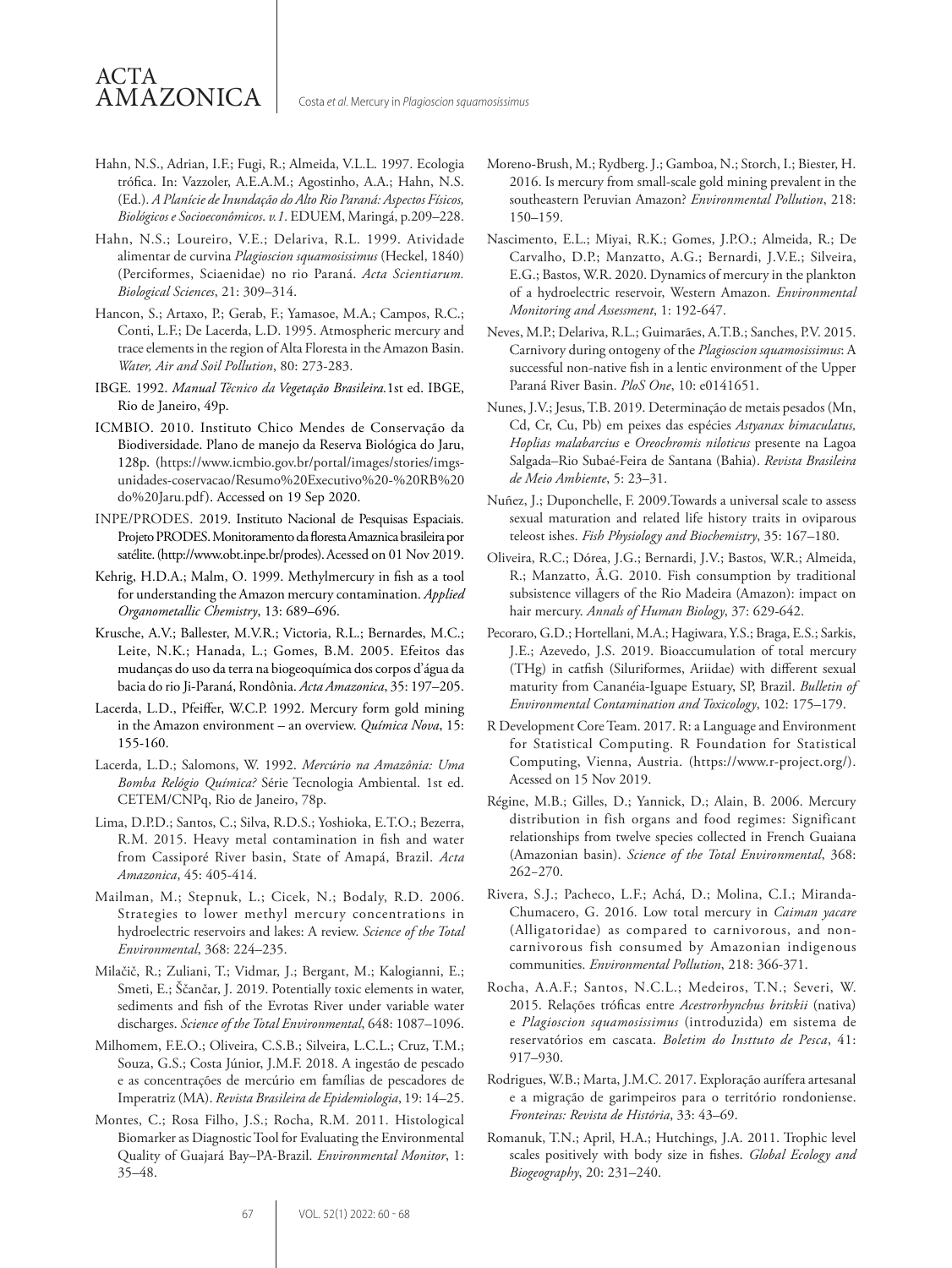# ACTA AMAZONICA

- Rua-Ibarz, A.; Bolea-Fernandez, E.; Maage, A.; Frantzen, S.; Sanden, M.; Vanhaecke, F. 2019. Tracing mercury pollution along the Norwegian coast via elemental, speciation, and isotopic analysis of liver and muscle tissue of deep-water marine fish (*Brosme brosme*). *Environmetal Science & Technology*, 53: 1776–1785.
- Sampaio da Silva, D.; Lucotte, M.; Paquet, S.; Brux, G.; Lemire, M. 2013. Inverse mercury and selenium concentration patterns between herbivorous and piscivorous fish in the Tapajos River, Brazilian Amazon. *Ecotoxicology and environmental safety*, 97: 17–25.
- Sampaio da Silva, D.; Lucotte, M.; Paquet, S.; Davidson, R. 2009. Influence of ecological factors and of land use on mercury levels in fish in the Tapajós River basin, Amazon. *Environmental Research*, 109: 432–446.
- Santos, G.M.; Ferreira, E.J.G.; Zuanon, J.A.S. 2006. *Peixes Comerciais de Manaus*. 1st. ed*.* Editora INPA, Manaus, 43p.
- Santos, N.C.; Nascimento, M.T.; Rocha, A.A.F.; Dias, R.M.; Severi, W. 2016. Uso de recursos alimentares por *Plagioscion squamosissimus*-piscívoro não-nativo no reservatório de Sobradinho-BA, Brasil. *Boletim do Instituto de Pesca*, 40: 397–408.
- Silva, S.F.; Oliveira, D.C.; Pereira, J.P.G.; Castro, S.P.; Costa, B.N.S.; de Oliveira Lima, M. 2019. Seasonal variation of mercury in commercial fishes of the Amazon Triple Frontier, Western Amazon Basin. *Ecological Indicator*, 106:105–116.
- Soares, J.M.; Gomes, J.M.; Anjos, M.R.; Silveira, J.N.; Custódio, F.B.; Gloria, M.B.A. 2018. Mercury in fish from the Madeira River and health risk to Amazonian and riverine populations. *Food Research International,* 109: 537–543.
- Sousa, E.A.D.; Miranda, M.R.; dos Santos, M.H.; Costa Júnior, W.A.; Lauthartte, L.C.; Mussy, M.H.; Bastos, W.R. 2015. Assessment of trace metals in Amazonian fish exposed to untreated urban sewage: high chromium concentrations in fish tissues. *Revista Ambiente & Água*, 10: 499-509.
- Squadrone, S.; Prearo, M.; Brizio, P.; Gavinelli, S.; Pellegrino, M.; Scanzio, T. 2013. Heavy metals distribution in muscle, liver, kidney and gill of European catfish (*Silurus glanis*) from Italian Rivers. *Chemosphere*, 90: 358–365.
- Tacon, A.G.; Metian, M. 2009. Fishing for feed or fishing for food: increasing global competition for small pelagic forage fish. *Ambio*, 4: 294–302.
- Vasanthi, N.; Muthukumaravel, K.; Sathick, O.; Sugumaran, J. 2019. Toxic effect of mercury on the freshwater fish oreochromis mossambicus. *Research Journal of Life Sciences, Bioinformatics, Pharmaceutical and Chemical Sciences*, 5: 64–76.
- Vasile, G.G.; Gheorghe, S.; Ene, C.; Serban, E.A.; Stoica, C. 2019. Total mercury in fish and benthic invertebrates collected from Olt River, Romania. *Revista de Chimie*, 70: 263–268.
- Vazzoler, A.E.A.M. 1996. *Biologia da Reprodução de Peixes Teleósteos: Teoria e Prática.* 1st ed. EDUEM, Maringá, 169p.
- Veiga, M.M.; Hinton, J.J. 2002. *Abandoned Artisanal Gold Mines in the Brazilian Amazon: A Legacy of Mercury Pollution.* 1st ed. Blackwell Publishing Ltd., Oxford, 234p.
- Weis, J.S. 2009. Reproductive, developmental, and neurobehavioral effects of methylmercury in fishes. *Journal Environmental Science* heal*th*, 27: 212–225.
- WHO. 2019. World Health Organization. Preventing disease through healthy environments: mercury in skin lightening products. (https://apps.who.int/iris/handle/10665/330015). Accessed on 18 Sep 2020.
- Wunderlich, A.C.; Silva, R.J.; Zica, É.O.; Rebelo, M.F.; Parente, T.E.; Vidal-Martínez, V.M. 2015 The influence of seasonality, fish size and reproductive status on EROD activity in *Plagioscion squamosissimus*: Implications for biomonitoring of tropical/ subtropical reservoirs. *Ecological Indicators*, 58: 267–276.
- Xu, X.; Wang, W.X. 2015. Isotopic fractionation during the uptake and elimination of inorganic mercury by a marine fish. *Environmental Pollution*, 206: 202–208.
- Zar, J.H. 1996. *Biostatistical Analysis*. 1st ed. Prentice-Hall, New Jersey, 123p.

**RECEIVED:** 22/04/2020 **ACCEPTED:** 10/02/2022 **ASSOCIATE EDITOR:** Carlos José Sousa Passos



This is an Open Access article distributed under the terms of the Creative Commons Attribution License, which permits unrestricted use, distribution, and reproduction in any medium, provided the original work is properly cited.